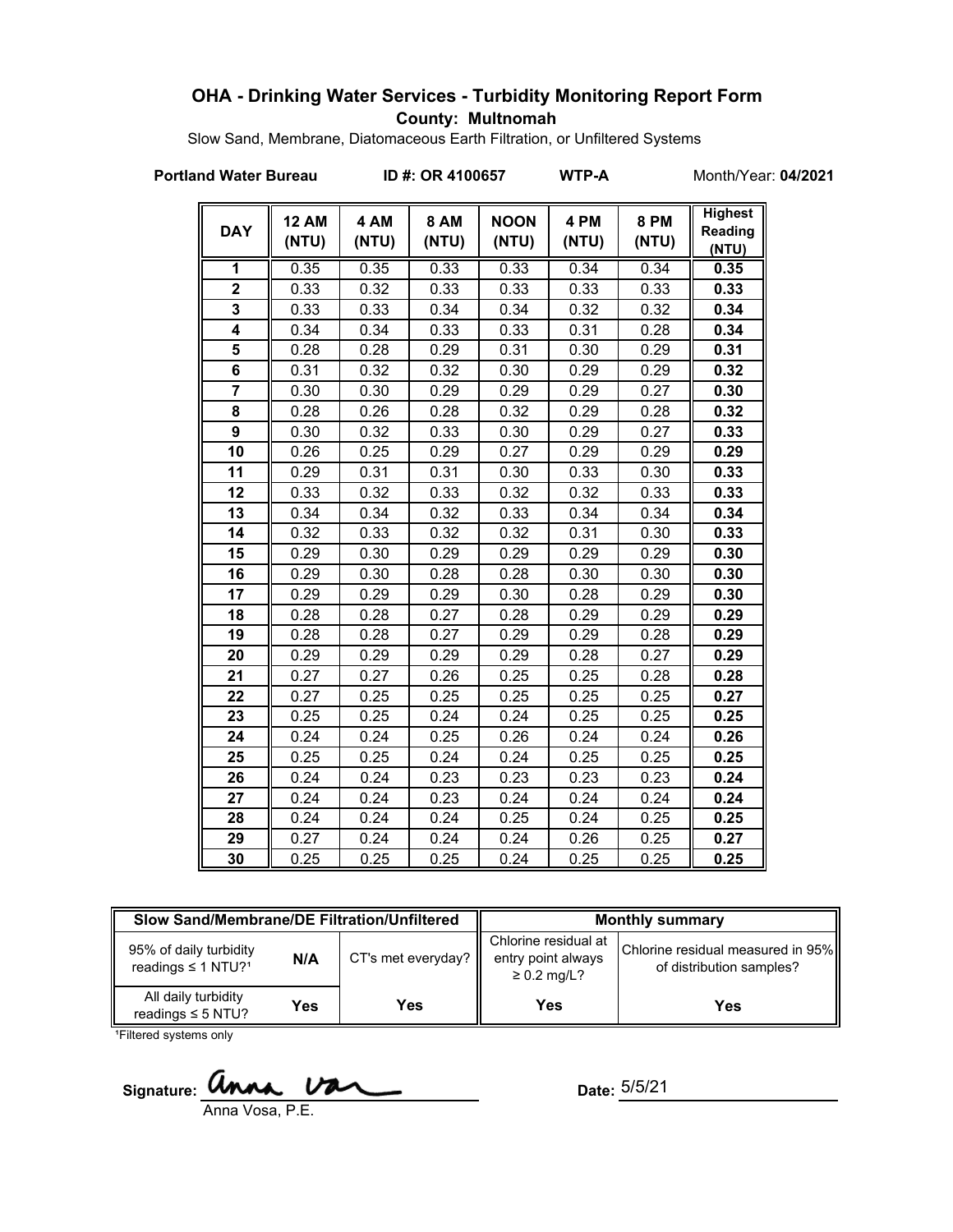# **OHA - Drinking Water Services**

### **Surface Water Quality Data Conduit 2**

**Portland Water Bureau ID#: OR 4100657 WTP-A Month/Year: 04/2021**

| Date /<br><b>Time</b>   | Peak<br><b>Hourly</b><br><b>Flow</b> | <b>Minimum</b><br><b>Hourly</b><br><b>Average Free</b><br>Chlorine (C) | <b>Contact</b><br>Time (T) | <b>Actual</b><br><b>CT</b> | <b>Temp</b>      | pH   | Req'd<br><b>CT</b> | CT Met?        | Min. Hourly<br><b>Average Total</b><br><b>Chlorine at</b><br><b>First User</b> |
|-------------------------|--------------------------------------|------------------------------------------------------------------------|----------------------------|----------------------------|------------------|------|--------------------|----------------|--------------------------------------------------------------------------------|
|                         | <b>MGD</b>                           | ppm or mg/L                                                            | min.                       | $C \times T$               | $^{\circ}$ C     |      | <b>Tables</b>      | Y/N            | ppm or mg/L                                                                    |
| $\mathbf{1}$            |                                      |                                                                        |                            |                            |                  |      |                    |                |                                                                                |
| $\overline{2}$          |                                      |                                                                        |                            |                            |                  |      |                    |                |                                                                                |
| 3                       |                                      | Conduit 2 Out of Service from Headworks through Lusted to Gresham      |                            |                            |                  |      |                    |                |                                                                                |
| $\overline{\mathbf{4}}$ |                                      |                                                                        |                            |                            |                  |      |                    |                |                                                                                |
| $\overline{5}$          |                                      |                                                                        |                            |                            |                  |      |                    |                |                                                                                |
| $\overline{6}$          |                                      |                                                                        |                            |                            |                  |      |                    |                |                                                                                |
| 7/11                    | 23.17                                | 1.54                                                                   | 285.0                      | 438.9                      | 6.4              | 6.39 | 117.8              | Y              | 1.51                                                                           |
| 8/15                    | 25.72                                | 2.23                                                                   | 257.9                      | 575.4                      | 6.3              | 6.83 | 149.0              | Y              | 2.11                                                                           |
| 9/10                    | 25.70                                | 2.22                                                                   | 258.3                      | 573.1                      | 6.7              | 6.92 | 154.6              | $\overline{Y}$ | 2.03                                                                           |
| 10/16                   | 27.03                                | 2.19                                                                   | 246.4                      | 538.8                      | 6.2              | 6.63 | 132.5              | $\overline{Y}$ | 2.12                                                                           |
| 11/7                    | 26.79                                | 2.18                                                                   | 247.9                      | 539.8                      | 6.7              | 6.73 | 138.2              | $\overline{Y}$ | $\overline{2.10}$                                                              |
| 12/8                    | 26.56                                | 2.20                                                                   | 250.3                      | 551.3                      | 6.9              | 6.66 | 142.0              | $\overline{Y}$ | 2.10                                                                           |
| 13/8                    | 26.52                                | 2.21                                                                   | 250.6                      | 554.7                      | 7.2              | 6.67 | 133.4              | Y              | 2.15                                                                           |
| 14/9                    | 26.43                                | 2.27                                                                   | 251.7                      | 570.3                      | 7.3              | 6.72 | 132.5              | $\overline{Y}$ | 2.16                                                                           |
| 15/21                   | 28.52                                | 2.26                                                                   | 233.9                      | 528.4                      | 7.7              | 6.67 | 130.6              | $\overline{Y}$ | 2.14                                                                           |
| 16/6                    | 28.58                                | 2.22                                                                   | 233.6                      | 518.9                      | 7.6              | 6.71 | 134.9              | $\overline{Y}$ | 2.15                                                                           |
| 17/6                    | 28.57                                | 2.22                                                                   | 233.8                      | 519.1                      | 7.8              | 6.61 | 130.0              | $\overline{Y}$ | 2.16                                                                           |
| 18/21                   | 30.43                                | 2.19                                                                   | 218.6                      | 478.9                      | 7.7              | 6.62 | 124.4              | Y              | 2.12                                                                           |
| 19/6                    | 30.88                                | 2.19                                                                   | 217.1                      | 475.2                      | 8.0              | 6.64 | 125.5              | Y              | 2.09                                                                           |
| 20/8                    | 30.47                                | 2.21                                                                   | 218.2                      | 483.1                      | $\overline{8.0}$ | 6.64 | 124.8              | $\overline{Y}$ | 2.15                                                                           |
| 21/7                    | 30.17                                | 2.23                                                                   | 221.6                      | 494.5                      | 8.2              | 6.63 | 123.5              | $\overline{Y}$ | 2.12                                                                           |
| 22/6                    | 29.91                                | 2.22                                                                   | 223.8                      | 497.9                      | 8.2              | 6.64 | 124.4              | Y              | 2.11                                                                           |
| 23/6                    | 29.78                                | 2.22                                                                   | 224.8                      | 500.1                      | 7.9              | 6.65 | 132.0              | $\overline{Y}$ | 2.17                                                                           |
| 24/21                   | 29.75                                | 2.23                                                                   | 222.7                      | 497.1                      | $\overline{8.0}$ | 6.66 | 124.8              | $\overline{Y}$ | 2.15                                                                           |
| 25/3                    | 30.27                                | 2.20                                                                   | 217.1                      | 477.6                      | 8.0              | 6.66 | 126.8              | Y              | 2.20                                                                           |
| 26/8                    | 25.74                                | 2.21                                                                   | 258.0                      | 569.6                      | 7.9              | 6.63 | 132.1              | $\overline{Y}$ | 2.23                                                                           |
| 27/7                    | 25.31                                | 2.25                                                                   | 260.9                      | 586.4                      | 8.1              | 6.64 | 122.5              | $\overline{Y}$ | 2.18                                                                           |
| 28/8                    | 24.81                                | 2.24                                                                   | 267.2                      | 599.3                      | 8.2              | 6.65 | 123.5              | $\overline{Y}$ | 2.17                                                                           |
| 29/8                    | 24.75                                | 2.25                                                                   | 267.9                      | 603.1                      | 8.5              | 6.67 | 123.9              | $\overline{Y}$ | 2.17                                                                           |
| 30/7                    | 24.71                                | 2.22                                                                   | 268.1                      | 595.9                      | 8.5              | 6.69 | 126.8              | Υ              | 1.95                                                                           |

#### **Notes for Conduit 2 (C2):**

April 1 to 7, 2021: Conduit 2 out of service from Headworks through Lusted to Gresham. Gresham backfed by Conduit 2 from Powell Butte.

April 7 to 30, 2021: Conduit 2 out of service from Headworks to Hudsons Intertie; Conduit 4 feeding Conduit 2 at Hudsons Intertie, Conduit 2 in service from Hudsons through Lusted and on to town.

Signature: **WIMA.**  $\overline{V}$ 

Anna Vosa, P.E., Water Quality Engineer

Date: 5/5/21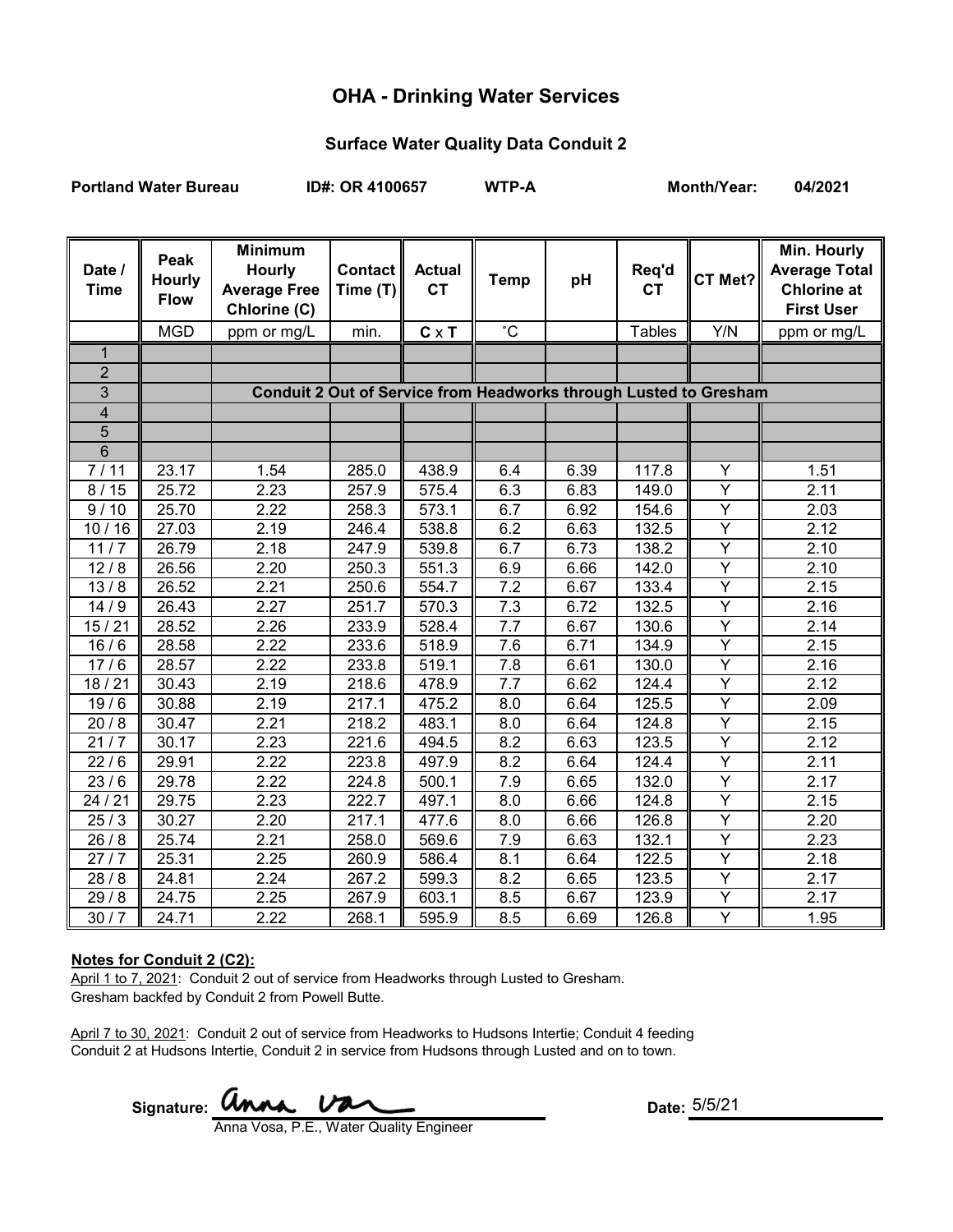# **OHA - Drinking Water Services**

### **Surface Water Quality Data Conduit 3**

Portland Water Bureau **ID#: OR 4100657** WTP-A Month/Year: 04/2021

| Date /<br><b>Time</b> | Peak<br><b>Hourly</b><br><b>Flow</b> | <b>Minimum</b><br><b>Hourly</b><br><b>Average Free</b><br>Chlorine (C) | Contact<br>Time (T) | <b>Actual</b><br><b>CT</b> | <b>Temp</b>      | pH   | Req'd<br><b>CT</b>  | CT Met?                 | Min. Hourly<br><b>Average Total</b><br><b>Chlorine at</b><br><b>First User</b> |
|-----------------------|--------------------------------------|------------------------------------------------------------------------|---------------------|----------------------------|------------------|------|---------------------|-------------------------|--------------------------------------------------------------------------------|
|                       | <b>MGD</b>                           | ppm or mg/L                                                            | min.                | $C \times T$               | $^{\circ}$ C     |      | <b>Tables</b>       | Y/N                     | ppm or mg/L                                                                    |
| 1/3                   | 34.44                                | 2.18                                                                   | 285.6               | 622.2                      | 6.2              | 6.58 | 130.5               | Y                       | 2.18                                                                           |
| 2/4                   | 34.36                                | 2.22                                                                   | 286.5               | 636.4                      | 6.1              | 6.55 | 134.4               | Y                       | 2.17                                                                           |
| 3/2                   | 34.61                                | 2.18                                                                   | 284.2               | 618.9                      | 6.3              | 6.56 | 129.5               | $\overline{\mathsf{Y}}$ | 2.11                                                                           |
| 4/5                   | 34.60                                | 2.22                                                                   | 284.5               | 631.4                      | 5.9              | 6.60 | 144.4               | Y                       | 2.14                                                                           |
| 5/7                   | 34.39                                | 2.21                                                                   | 286.2               | 633.2                      | 6.1              | 6.58 | 136.7               | Υ                       | 2.16                                                                           |
| 6/4                   | 34.23                                | 2.20                                                                   | 287.5               | 633.4                      | 6.5              | 6.57 | 137.0               | $\overline{Y}$          | 2.14                                                                           |
| 7/10                  | 28.81                                | 2.20                                                                   | 341.4               | 750.4                      | 6.4              | 6.57 | 128.7               | Y                       | 1.85                                                                           |
| 8/23                  | 33.84                                | 2.20                                                                   | 290.9               | 639.5                      | 6.3              | 6.58 | 129.0               | $\overline{Y}$          | 2.14                                                                           |
| 9/22                  | 38.57                                | 2.19                                                                   | 255.3               | 559.5                      | 6.7              | 6.58 | 129.5               | Υ                       | 2.12                                                                           |
| 10/9                  | 39.89                                | 2.21                                                                   | 246.6               | 543.9                      | 6.2              | 6.61 | 139.2               | Y                       | 2.20                                                                           |
| 11/0                  | 35.61                                | 2.18                                                                   | 276.4               | 602.2                      | 6.7              | 6.63 | 133.2               | Y                       | 2.13                                                                           |
| 12/22                 | 34.73                                | 2.18                                                                   | 283.0               | 615.7                      | 6.9              | 6.65 | 135.0               | Ÿ                       | 2.14                                                                           |
| 13/10                 | 34.78                                | 2.20                                                                   | 282.8               | 622.3                      | 7.2              | 6.67 | 134.6               | $\overline{Y}$          | 2.22                                                                           |
| 14/9                  | 34.67                                | 2.22                                                                   | 284.0               | 629.3                      | $\overline{7.3}$ | 6.70 | 134.8               | $\overline{Y}$          | 2.19                                                                           |
| 15/21                 | 39.67                                | 2.22                                                                   | 247.7               | 550.1                      | 7.7              | 6.65 | 132.2               | Y                       | 2.16                                                                           |
| 16 / 22               | 51.08                                | 2.18                                                                   | 192.3               | 418.8                      | 7.6              | 6.61 | 124.9               | Y                       | 2.10                                                                           |
| 17/8                  | 51.22                                | 2.21                                                                   | 192.0               | 424.7                      | 7.8              | 6.62 | 131.2               | Ÿ                       | 2.18                                                                           |
| 18/1                  | 52.45                                | 2.19                                                                   | 187.6               | 411.7                      | 7.7              | 6.63 | 124.7               | Y                       | 2.13                                                                           |
| 19/4                  | 43.14                                | 2.20                                                                   | 228.0               | 501.3                      | 8.0              | 6.65 | 125.5               | Y                       | 2.06                                                                           |
| 20 / 20               | 43.29                                | 2.21                                                                   | 226.9               | 501.7                      | 8.0              | 6.65 | 125.9               | Υ                       | 2.07                                                                           |
| 21/18                 | 48.62                                | 2.22                                                                   | 202.0               | 448.5                      | 8.2              | 6.67 | 126.0               | Y                       | 2.22                                                                           |
| 22/3                  | 48.27                                | 2.23                                                                   | 203.5               | 453.6                      | 8.2              | 6.68 | 126.1               | Y                       | 2.23                                                                           |
| 23/6                  | 48.11                                | 2.23                                                                   | 204.3               | 455.3                      | 7.9              | 6.67 | 132.3               | $\overline{Y}$          | 2.23                                                                           |
| 24/5                  | 48.03                                | 2.17                                                                   | 204.6               | 444.1                      | 8.0              | 6.69 | $\overline{1}$ 22.6 | Y                       | 2.12                                                                           |
| 25/2                  | 33.43                                | 2.14                                                                   | 294.4               | 630.6                      | 8.0              | 6.66 | 123.1               | Y                       | 2.09                                                                           |
| 26 / 22               | 32.41                                | 2.18                                                                   | 303.4               | 660.7                      | 7.9              | 6.64 | 126.6               | $\overline{Y}$          | 2.15                                                                           |
| 27/22                 | 43.24                                | 2.22                                                                   | 227.3               | 505.1                      | 8.1              | 6.66 | 125.4               | Y                       | 2.21                                                                           |
| 28/6                  | 43.24                                | 2.20                                                                   | 227.4               | 500.9                      | 8.2              | 6.68 | 127.6               | $\overline{Y}$          | 2.18                                                                           |
| 29/0                  | 43.16                                | 2.21                                                                   | 227.8               | 502.7                      | 8.5              | 6.68 | 127.6               | Y                       | 2.17                                                                           |
| 30/4                  | 43.13                                | 2.20                                                                   | 227.8               | 502.3                      | 8.5              | 6.68 | 127.6               | Y                       | 2.16                                                                           |

### **Notes for Conduit 3 (C3):**

April 1 to 30, 2021: Conduit 3 in service from Headworks through Lusted and on to town.

Signature: **UNAA Date:** Date: Anna Vosa, P.E., Water Quality Engineer

Date:  $5/5/21$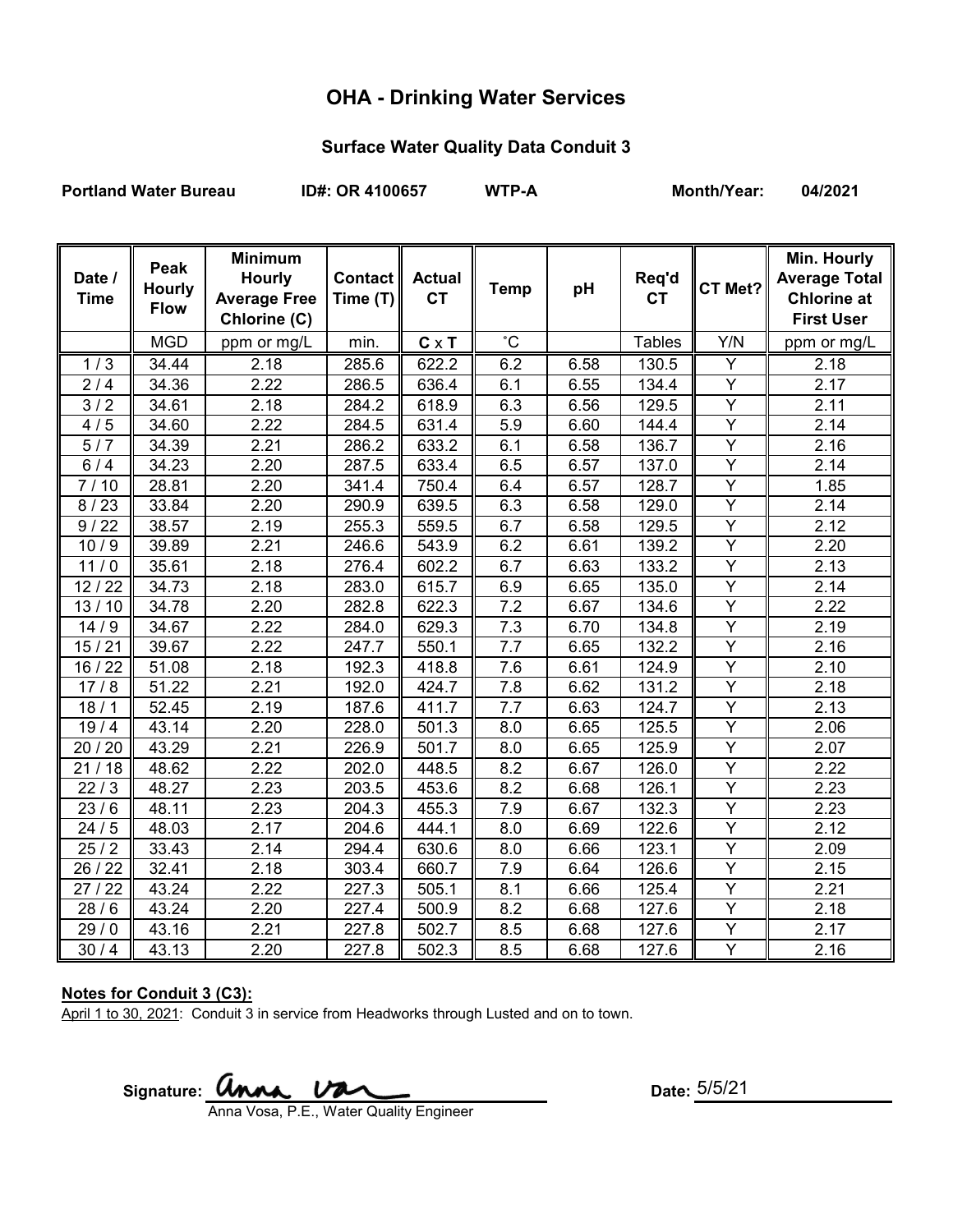# **OHA - Drinking Water Services**

### **Surface Water Quality Data Conduit 4**

Portland Water Bureau **ID#: OR 4100657** WTP-A Month/Year: 04/2021

| Date /<br><b>Time</b> | Peak<br><b>Hourly</b><br><b>Flow</b> | <b>Minimum</b><br><b>Hourly</b><br><b>Average Free</b><br>Chlorine (C) | Contact<br>Time (T) | <b>Actual</b><br><b>CT</b> | <b>Temp</b>      | pH   | Req'd<br><b>CT</b> | CT Met?        | Min. Hourly<br><b>Average Total</b><br><b>Chlorine at</b><br><b>First User</b> |
|-----------------------|--------------------------------------|------------------------------------------------------------------------|---------------------|----------------------------|------------------|------|--------------------|----------------|--------------------------------------------------------------------------------|
|                       | <b>MGD</b>                           | ppm or mg/L                                                            | min.                | $C \times T$               | $^{\circ}C$      |      | <b>Tables</b>      | Y/N            | ppm or mg/L                                                                    |
| $1/22$                | 48.25                                | 2.22                                                                   | 262.9               | 582.3                      | 6.2              | 6.62 | 138.7              | Y              | 2.23                                                                           |
| 2/9                   | 48.28                                | 2.25                                                                   | 263.2               | 592.8                      | 6.1              | 6.63 | 136.2              | $\overline{Y}$ | 2.21                                                                           |
| 3/10                  | 48.70                                | 2.20                                                                   | 261.1               | 573.8                      | 6.3              | 6.62 | 131.5              | $\overline{Y}$ | 2.10                                                                           |
| 4/7                   | 48.49                                | 2.22                                                                   | 261.4               | 580.8                      | 5.9              | 6.59 | 143.8              | $\overline{Y}$ | 2.12                                                                           |
| 5/14                  | 48.15                                | 2.22                                                                   | 263.2               | 583.7                      | 6.1              | 6.60 | 137.7              | $\overline{Y}$ | 2.10                                                                           |
| 6/7                   | 48.06                                | 2.21                                                                   | 264.1               | 583.6                      | 6.5              | 6.59 | 137.8              | Y              | 2.20                                                                           |
| 7/7                   | 47.60                                | 2.24                                                                   | 266.9               | 596.6                      | 6.4              | 6.60 | 136.4              | $\overline{Y}$ | 1.25                                                                           |
| 8/14                  | 26.81                                | 2.20                                                                   | 305.1               | 671.3                      | 6.3              | 6.59 | 138.1              | $\overline{Y}$ | 2.13                                                                           |
| 9/7                   | 26.78                                | 2.18                                                                   | 305.5               | 666.6                      | 6.7              | 6.59 | 131.0              | Y              | 2.15                                                                           |
| 10/18                 | 27.98                                | 2.16                                                                   | 292.1               | 631.0                      | 6.2              | 6.59 | 132.3              | Y              | 2.16                                                                           |
| 11/11                 | 27.76                                | 2.15                                                                   | 293.8               | 631.5                      | 6.7              | 6.64 | 136.2              | Y              | 2.13                                                                           |
| 12/7                  | 27.55                                | 2.17                                                                   | 296.5               | 643.6                      | 6.9              | 6.62 | 133.2              | $\overline{Y}$ | 2.16                                                                           |
| 13/8                  | 27.54                                | 2.18                                                                   | 296.8               | 647.8                      | 7.2              | 6.62 | 125.3              | Y              | $\overline{2}.17$                                                              |
| 14/7                  | 27.44                                | 2.24                                                                   | 298.1               | 667.1                      | $\overline{7.3}$ | 6.62 | 129.6              | $\overline{Y}$ | 2.18                                                                           |
| 15/21                 | 29.14                                | 2.22                                                                   | 278.8               | 617.9                      | 7.7              | 6.63 | 131.3              | $\overline{Y}$ | 2.16                                                                           |
| 16/7                  | 29.26                                | 2.18                                                                   | 278.2               | 605.1                      | 7.6              | 6.61 | 125.5              | $\overline{Y}$ | 2.15                                                                           |
| 17/8                  | 29.24                                | 2.20                                                                   | 278.4               | 613.3                      | 7.8              | 6.63 | 132.5              | $\overline{Y}$ | 2.12                                                                           |
| 18/21                 | 30.88                                | 2.17                                                                   | 261.3               | 567.4                      | 7.7              | 6.64 | 127.0              | Y              | 2.18                                                                           |
| 19/8                  | 31.31                                | 2.17                                                                   | 259.3               | 563.3                      | 8.0              | 6.65 | 127.5              | Y              | 2.15                                                                           |
| 20/9                  | 30.87                                | 2.19                                                                   | 261.1               | 572.5                      | 8.0              | 6.65 | 118.9              | Y              | 2.12                                                                           |
| $\sqrt{21/9}$         | 30.66                                | 2.20                                                                   | 264.6               | 581.2                      | 8.2              | 6.66 | 119.3              | $\overline{Y}$ | 2.12                                                                           |
| 22/10                 | 30.45                                | 2.21                                                                   | 267.0               | 589.3                      | 8.2              | 6.65 | 125.9              | Y              | 2.19                                                                           |
| 23/8                  | 30.32                                | 2.21                                                                   | 268.1               | 591.5                      | $\overline{7.9}$ | 6.64 | 132.5              | $\overline{Y}$ | 2.19                                                                           |
| 24/11                 | 30.27                                | 2.20                                                                   | 266.2               | 585.3                      | 8.0              | 6.65 | 118.6              | $\overline{Y}$ | 2.23                                                                           |
| 25/3                  | 30.84                                | 2.16                                                                   | 259.6               | 562.0                      | 8.0              | 6.66 | 121.3              | Y              | 2.17                                                                           |
| 26 / 15               | 26.76                                | 2.17                                                                   | 305.4               | 664.0                      | 7.9              | 6.64 | 126.9              | $\overline{Y}$ | 2.19                                                                           |
| 27/8                  | 26.37                                | 2.21                                                                   | 308.9               | 684.0                      | 8.1              | 6.65 | 125.7              | Y              | 2.22                                                                           |
| 28/7                  | 25.94                                | 2.21                                                                   | 315.7               | 697.8                      | 8.2              | 6.65 | 125.9              | $\overline{Y}$ | 2.19                                                                           |
| 29/8                  | 25.83                                | 2.21                                                                   | 316.7               | 700.3                      | 8.5              | 6.65 | 125.7              | Υ              | 2.18                                                                           |
| 30/7                  | 25.82                                | 2.21                                                                   | 316.9               | 699.1                      | 8.5              | 6.66 | 126.3              | Y              | 2.15                                                                           |

### **Notes for Conduit 4 (C4):**

April 1 to 7, 2021: Conduit 4 in service from Headworks through Lusted and on to town.

April 7 to 30, 2021: Conduit 4 in service from Hudsons Intertie through Lusted and on to town; Conduit 4 feeding Conduit 2 at Hudsons Intertie.

Signature:  $\mathcal{U}$ 

Date: 5/5/21

Anna Vosa, P.E., Water Quality Engineer